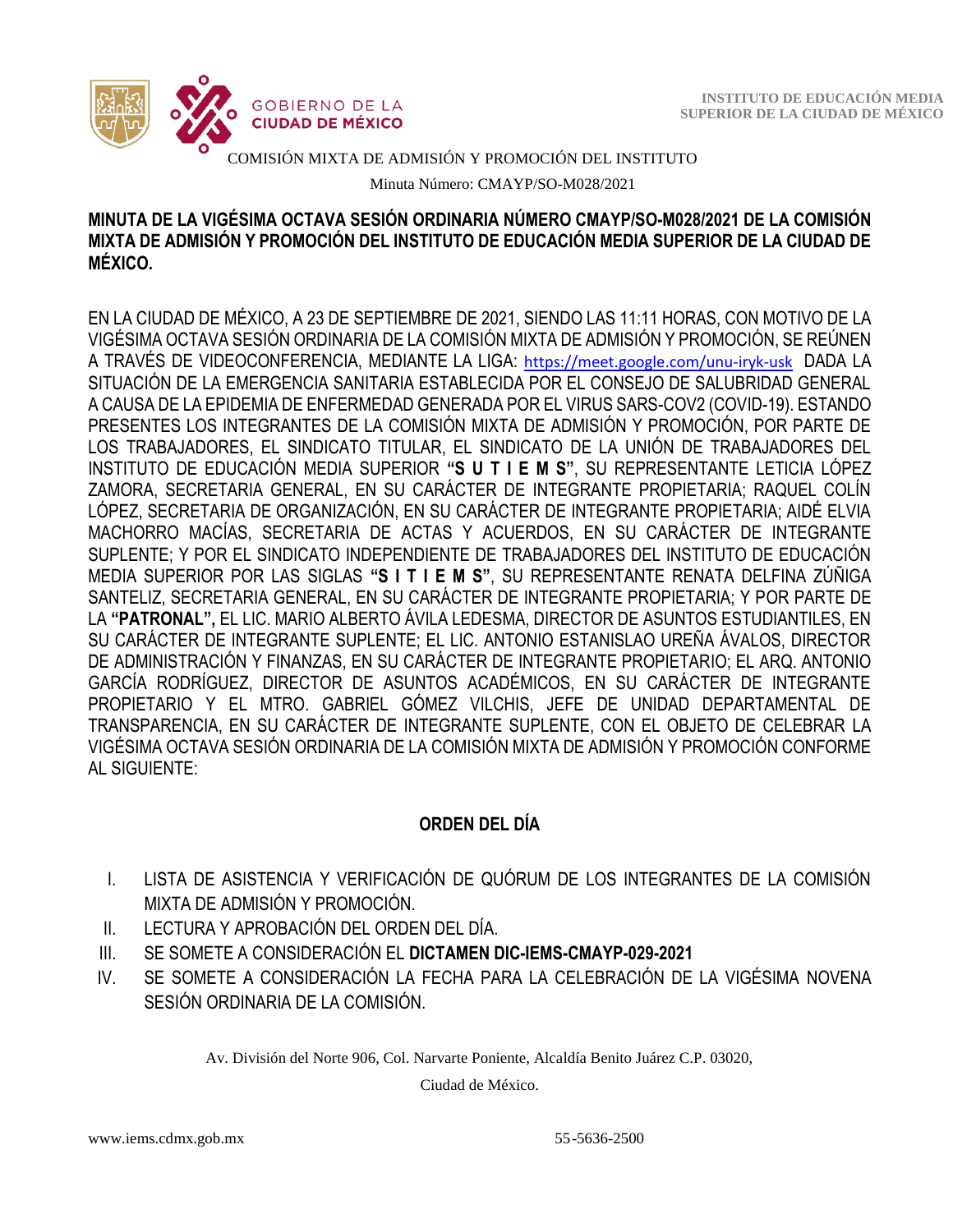

COMISIÓN MIXTA DE ADMISIÓN Y PROMOCIÓN DEL INSTITUTO

Minuta Número: CMAYP/SO-M028/2021

#### **M I N U T A**

**PRIMERO. -** DE ACUERDO CON LA LISTA DE ASISTENCIA DE LOS INTEGRANTES DE LA COMISIÓN, EXISTE QUÓRUM LEGAL VÁLIDO PARA LLEVAR A CABO LA VIGÉSIMA OCTAVA SESIÓN ORDINARIA DE LA COMISIÓN MIXTA DE ADMISIÓN Y PROMOCIÓN.

**SEGUNDO. -** PREVIA LECTURA SE APRUEBA EL ORDEN DEL DÍA PROPUESTO POR LOS INTEGRANTES.

**TERCERO. -** POR LO QUE RESPECTA AL RESOLUTIVO 1, SUTIEMS RECHAZA LA APLICACIÓN NO UNIFORME DE CRITERIOS PARA RESOLVER LAS INCONFORMIDADES Y RECHAZA QUE LA FECHA DE INGRESO DE UN DTI CORRESPONDA A LA FECHA DE CREACIÓN DE LA PLAZA DE BASE. RESPECTO A LOS RESOLUTIVOS DOS Y CUATRO, DESEA REMARCAR QUE NO SE HICIERON EN EL MISMO SENTIDO QUE EN EL PRIMERO. POR LO QUE RESPECTA A LA SOLICITUD DEL PROFESOR LUCAS LEDE, SUTIEMS MANIFIESTA SU RECHAZO A LA INEQUITATIVA DISTRIBUCIÓN DE GRUPOS DEBIDO A QUE SE ASIGNARÍAN 6 AL PROFESOR, POR LO QUE REITERA SU DEMANDA DE QUE SE CREEN LAS PLAZAS NECESARIAS PARA CUBRIR LOS SABÁTICOS, PARTICULARMENTE ES URGENTE EN EL CASO DE ACADEMIAS CON POCOS INTEGRANTES.

SITIEMS EN TODOS LOS CASOS EXPUESTOS EN EL DICTAMEN SIEMPRE SE APEGA AL CCT, RIT, RCMAYP Y CONVOCATORIAS, SIN MENOSCABO DE LOS DERECHOS DE LAS Y LOS TRABAJADORES, ASIMISMO SE HACE LA PETICIÓN A LA COMISION QUE SE DE TRAMITE A TODOS LOS PROCESOS PENDIENTES COMO SON: CONVOCATORIA DE PROMOCIÓN DE PERSONAL ADMINISTRATIVO, CONVOCATORIA DE LA CLÁUSULA 83 "PERMISO ESPECIAL" Y CONVOCATORIA DE CAMBIO DE TURNO Y/O PLANTEL DE PERSONAL ADMINISTRATIVO.

LA AUTORIDAD DEL INSTITUTO REFRENDA SU COMPROMISO, POR CONVICCIÓN Y OBLIGACIÓN DE MANTENERSE EN UN IRRESTRICTO CUMPLIMIENTO DE LAS NORMAS QUE RIGEN LAS RELACIONES LABORALES, POR LO QUE NO SE PRESTARÁ A MALVERSAR EL INTERÉS GENERAL POR LOS INTERESES PARTICULARES.

**CUARTO. –** LOS INTEGRANTES DE LA COMISIÓN MIXTA DE ADMISIÓN Y PROMOCIÓN APRUEBAN EN TODAS Y CADA UNA DE SUS PARTES EL DICTAMEN **DIC-IEMS-CMAYP-029-2021,** LO ANTERIOR PARA TODOS LOS EFECTOS ADMINISTRATIVOS CORRESPONDIENTES.

**QUINTO. –**SE ACUERDA FECHA PARA LA CELEBRACIÓN DE LA VIGÉSIMA NOVENA SESIÓN ORDINARIA DE LA COMISIÓN MIXTA DE ADMISIÓN Y PROMOCIÓN EL 30 DE SÉPTIEMBRE DE 2021, A LAS 11:00 HORAS. SE ENVIARÁ MEDIANTE CORREO ELECTRÓNICO LA LIGA DE LA VIDEOCONFERENCIA A LOS INTEGRANTES, PREVIO A LA SESIÓN RESPECTIVA.

Av. División del Norte 906, Col. Narvarte Poniente, Alcaldía Benito Juárez C.P. 03020,

Ciudad de México.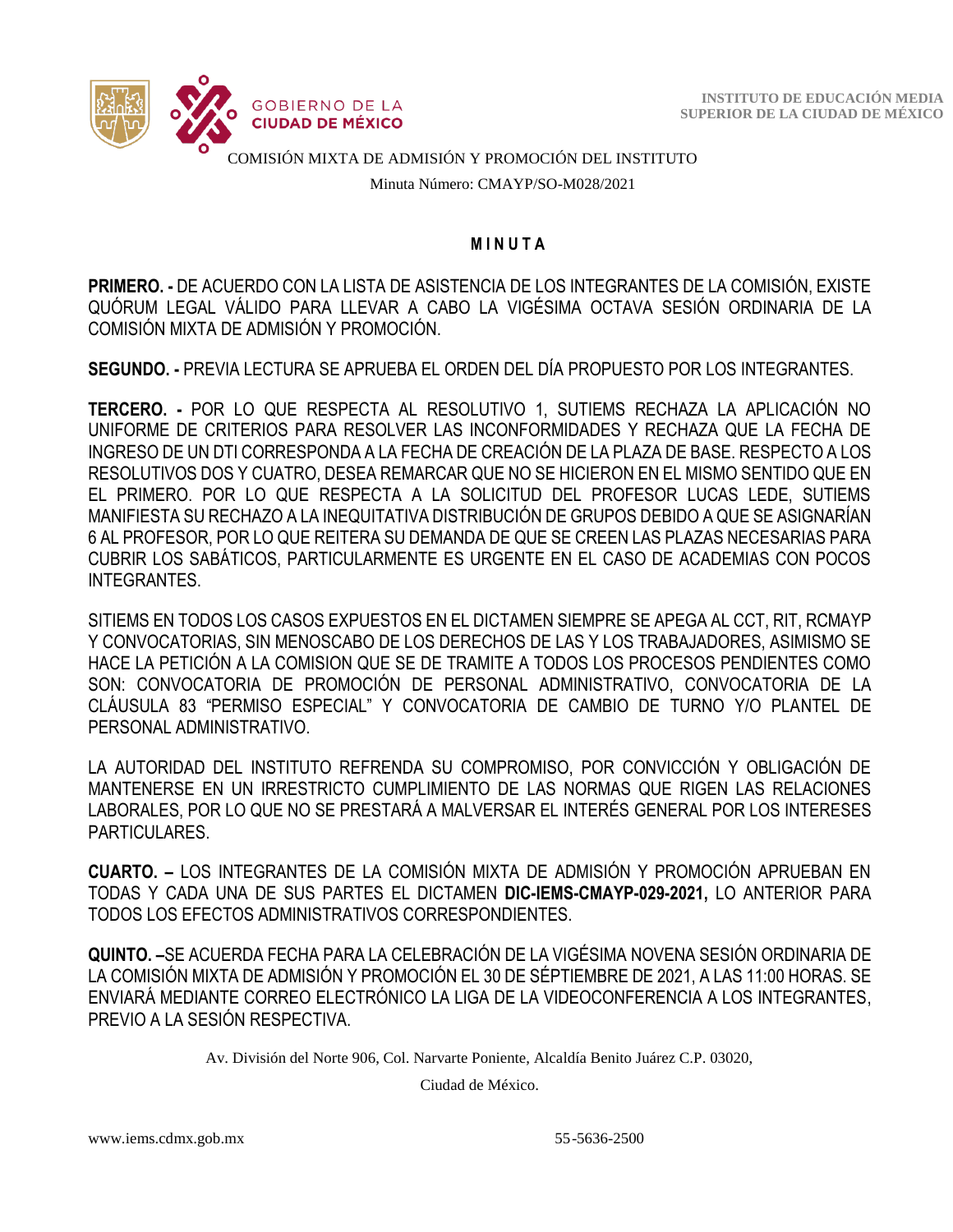

#### COMISIÓN MIXTA DE ADMISIÓN Y PROMOCIÓN DEL INSTITUTO

Minuta Número: CMAYP/SO-M028/2021

 **SEXTO. -** LOS ACUERDOS TOMADOS EN LA PRESENTE SESIÓN, SON VÁLIDOS Y SURTIRÁN SUS EFECTOS LEGALES Y JURÍDICOS EN TÉRMINOS DE LO DISPUESTO POR EL NUMERAL TERCERO, PÁRRAFOS SÉPTIMO Y OCTAVO DEL "ACUERDO POR EL QUE SE AUTORIZA EL USO DE MEDIOS REMOTOS TECNOLÓGICOS DE COMUNICACIÓN COMO MEDIOS OFICIALES PARA CONTINUAR CON LAS FUNCIONES ESENCIALES Y SE ESTABLECEN MEDIDAS PARA LA CELEBRACIÓN DE LAS SESIONES DE LOS ÓRGANOS COLEGIADOS EN LAS DEPENDENCIAS, ÓRGANOS DESCONCENTRADOS, ENTIDADES DE LA ADMINISTRACIÓN PÚBLICA Y ALCALDÍAS DE LA CIUDAD DE MÉXICO, CON MOTIVO DE LA EMERGENCIA SANITARIA POR CAUSA DE FUERZA MAYOR DEL CONSEJO DE SALUD DE LA CIUDAD DE MÉXICO", PUBLICADO EN LA GACETA OFICIAL DE LA CIUDAD DE MÉXICO EL 06 DE ABRIL DE 2020.

**SÉPTIMO. -** AGOTADOS EN SU TOTALIDAD LOS ASUNTOS DEL ORDEN DEL DÍA, LOS INTEGRANTES DE LA COMISIÓN EXPRESARON SU CONSENTIMIENTO SIN MEDIAR ALGÚN VICIO DE LA VOLUNTAD RESPECTO DE LA MINUTA EMITIDA, LA QUE SURTIRÁ SUS EFECTOS LEGALES A PARTIR DE SU PUBLICACIÓN EN LA PÁGINA OFICIAL DEL INSTITUTO DE CONFORMIDAD CON EL NUMERAL SEXTO DE LA PRESENTE MINUTA, Y LAS FIRMAS AUTÓGRAFAS DE LOS QUE EN ELLA INTERVINIERON SE ASENTARAN UNA VEZ TERMINADA LA EMERGENCIA SANITARIA.

-----------------------------------------------------------------------------------------------------------------------------------------------------

ESTE DOCUMENTO SE CONCLUYE SIENDO LAS 15:13 HORAS DEL 23 DE SEPTIEMBRE DE 2021 ---------------

------------------------------------------------------------------------------------------------------------------------------------------------

Av. División del Norte 906, Col. Narvarte Poniente, Alcaldía Benito Juárez C.P. 03020, Ciudad de México.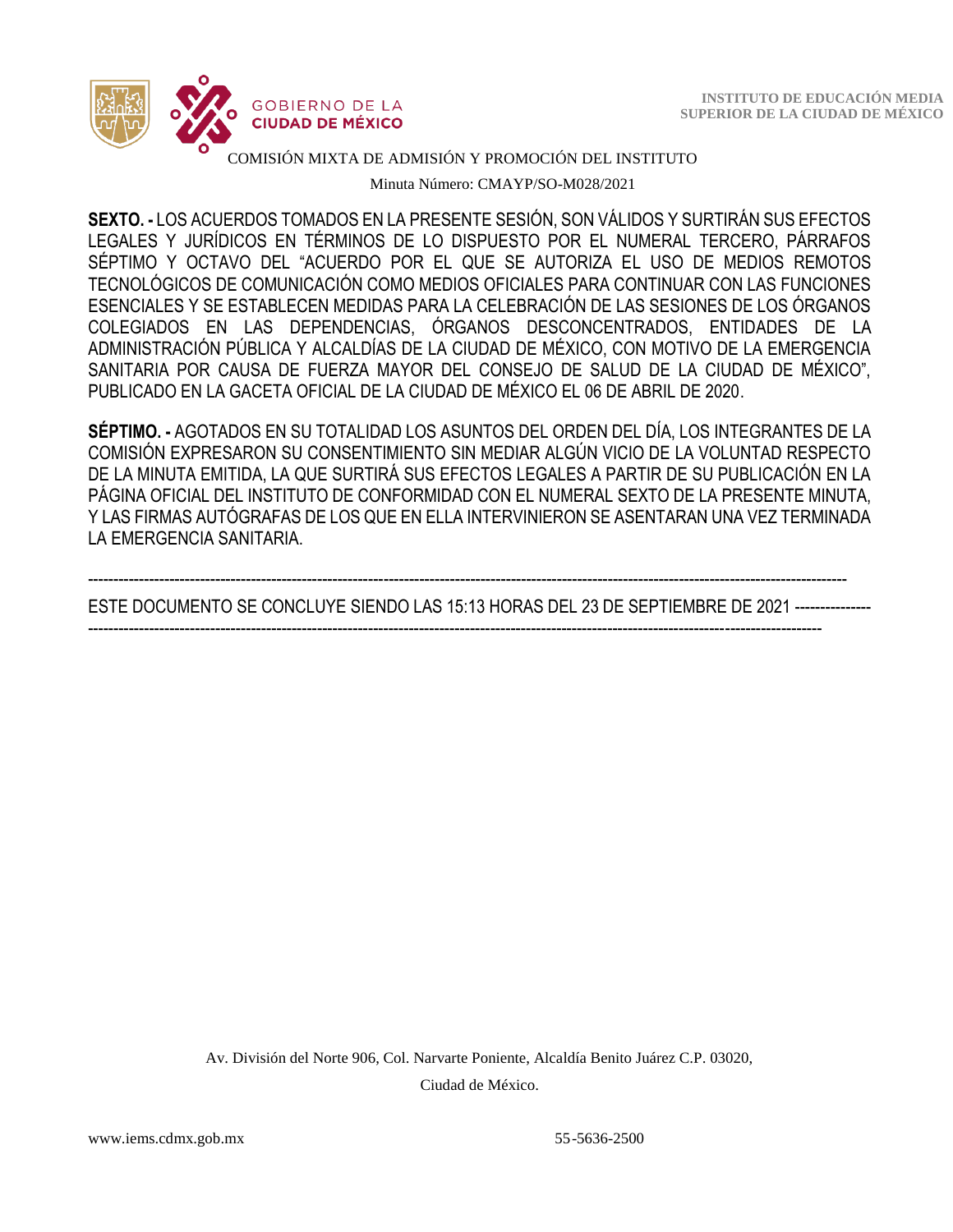

 **INSTITUTO DE EDUCACIÓN MEDIA SUPERIOR DE LA CIUDAD DE MÉXICO**

COMISIÓN MIXTA DE ADMISIÓN Y PROMOCIÓN DEL INSTITUTO

Minuta Número: CMAYP/SO-M028/2021

**FIRMAN LAS PARTES**

#### **POR PARTE DE LOS TRABAJADORES DEL IEMSCDMX**

# **LETICIA LÓPEZ ZAMORA RENATA DELFINA ZÚÑIGA SANTELIZ**

INTEGRANTE PROPIETARIA SECRETARIA GENERAL DEL SINDICATO DE LA UNIÓN DE TRABAJADORES DEL INSTITUTO DE EDUCACIÓN MEDIA SUPERIOR (SUTIEMS)

INTEGRANTE PROPIETARIA SECRETARIA GENERAL DEL SINDICATO INDEPENDIENTE DE TRABAJADORES DEL INSTITUTO DE EDUCACIÓN MEDIA SUPERIOR (SITIEMS)

#### INTEGRANTE PROPIETARIA SECRETARIA DE ORGANIZACIÓN DEL SINDICATO DE LA UNIÓN DE TRABAJADORES DEL INSTITUTO DE EDUCACIÓN MEDIA SUPERIOR (SUTIEMS)

### **RAQUEL COLÍN LÓPEZ AIDÉ ELVIA MACHORRO MACÍAS**

INTEGRANTE SUPLENTE SECRETARIA DE ACTAS Y ACUERDOS DEL SINDICATO DE LA UNIÓN DE TRABAJADORES DEL INSTITUTO DE EDUCACIÓN MEDIA SUPERIOR (SUTIEMS)

Av. División del Norte 906, Col. Narvarte Poniente, Alcaldía Benito Juárez C.P. 03020,

Ciudad de México.